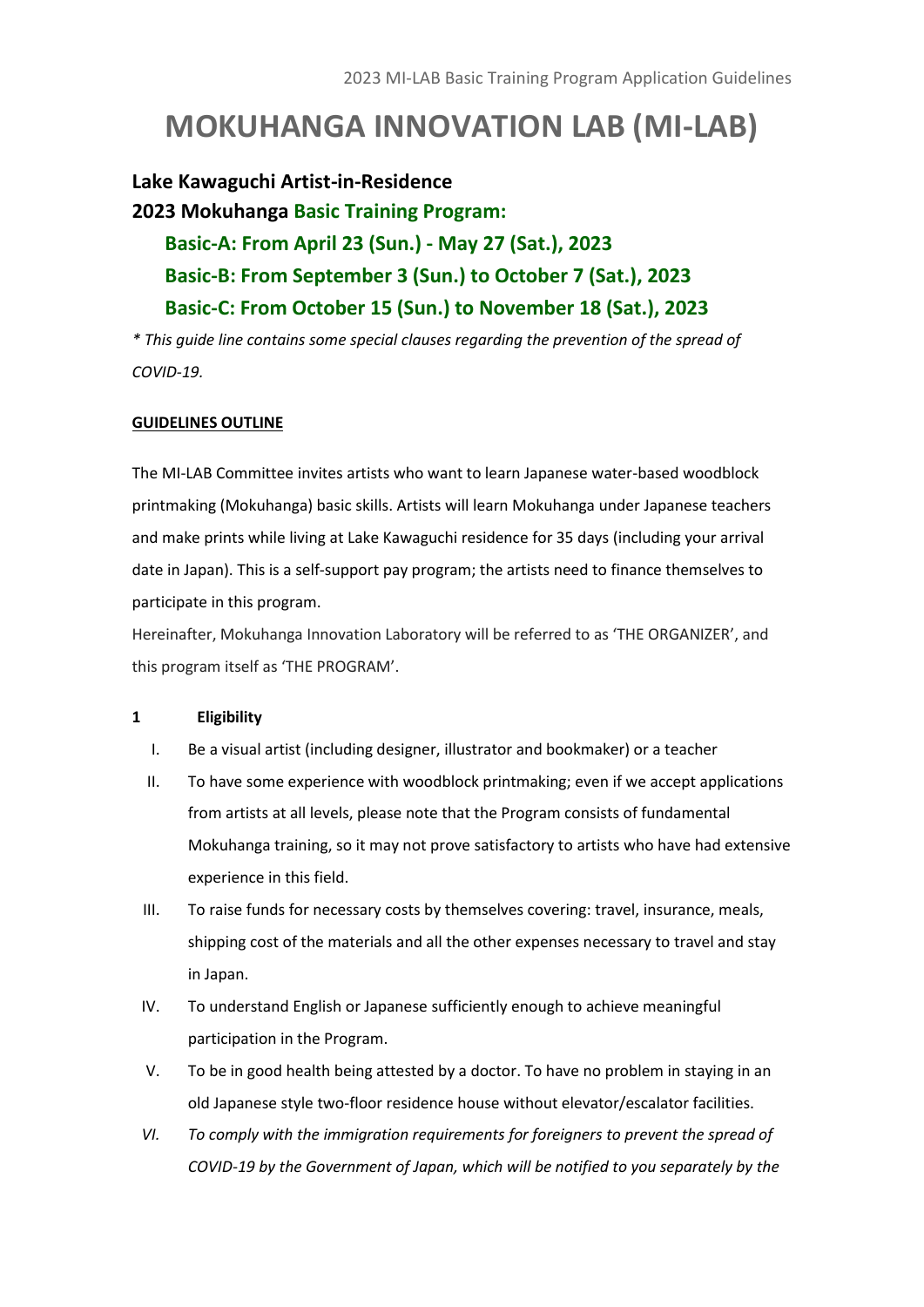# **MOKUHANGA INNOVATION LAB (MI-LAB)**

*organizer. To comply with the similar requirements by the government of the participant's country, with which the participants are responsible to be familiar.* 

- VII. To be willing to follow the activities and residential arrangements as planned by the MI-LAB.
- VIII. To follow residence regulations and manage residence and studio life safely and peacefully.
- IX. To be eager to communicate in good spirit with other participating artists and local people, and thereby contribute to mutual understanding and goodwill between Japan and other countries.
- X. To accept the donation of the prints which you make during the Program.

#### **2 Participation fee**

Artists in this program pay **JPY 400,865** (including consumption tax + PayPal handling fee) to the MI-LAB Committee, of which JPY 114,550 must be paid at the time of the contract by as the registration fee \* and the remaining JPY 286,315 will be charged\*\* prior to your arrival at the Lake Kawaguchi Residence by cash or PayPal.

*\*As for 2023, we might still need to monitor the situation of the spread of COVID-19. In spite of this, an invoice for the registration fee will be issued after signing the agreement by both parties and you will be asked to pay by September 30, 2022.* 

*\*\* Those who have already paid JPY91,344 as the registration fee for 2020 are asked to pay the difference of JPY309,521.*

#### **3 Total Number of participants in each single program**

Six

#### **4 Organizer's obligations**

The participation fee will cover the following costs and program:

- I. A private room with Japanese tatami; kitchen, bathroom and toilet will be shared with others.
- II. A large 100 meters-squared shared studio with Japanese tatami.
- III. Program overview (it may be subject to be changed):